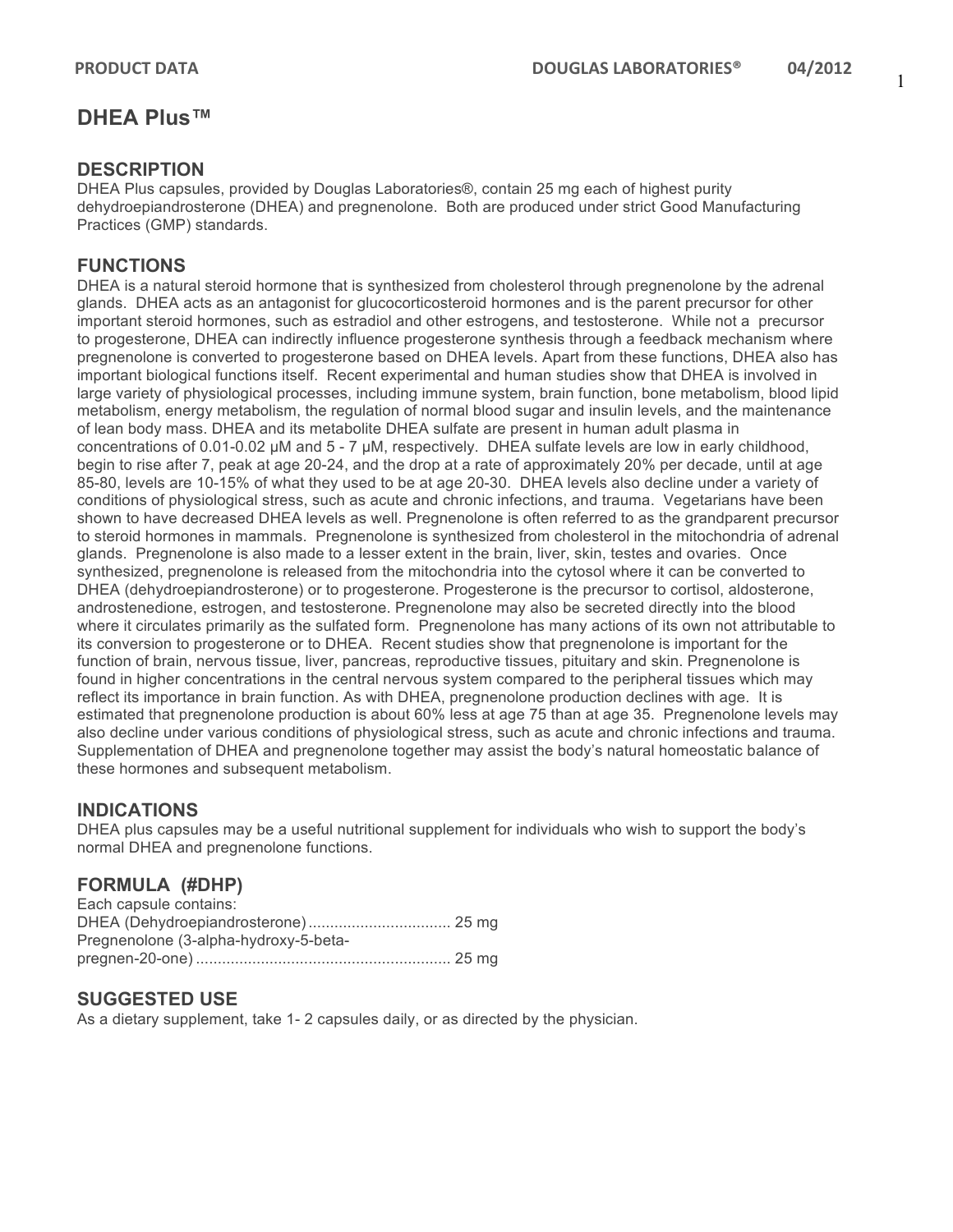# **DHEA Plus™**

#### **SIDE EFFECTS**

Please consult your physician before using this product. Not to be taken by individuals under the age of 18. Do not use this product if you have breast, uterine, ovarian or prostate problems. If you are at risk for or have prostate, breast, uterine or ovarian cancer you should not use this product. If you are pregnant, nursing or taking any prescription medication, especially other hormones or MAOIs (Monoamine Oxidase Inhibitors) consult with your physician before using this product. This product may cause changes in liver function, alterations in hormone profiles, increased facial hair, acne, and mood swings. This product may cause virilization in women.

#### **STORAGE**

Store in a cool, dry place, away from direct light. Keep out of reach of children.

#### **REFERENCES**

Araneo B, Dowell T, Woods ML, et al. DHEAs as an effective vaccine adjuvant in elderly humans. Proof-ofprinciple studies. Ann N Y Acad Sci 1995; 774:232-248.

Barrett-Connor E, Ferrara A. Dehydroepiandrosterone, dehydroepiandrosterone sulfate, obesity, waist-hip ratio, and noninsulin-dependent diabetes in postmenopausal women: the Rancho Bernardo Study. J Clin Endocrinol Metab 1996;81:59-64.

Barrett-Connor E, Kritz-Silverstein D, Edelstein SL. A prospective study of dehydroepiandrosterone sulfate (DHEAS) and bone mineral density in older men and women. Am J Epidemiol 1993;137:201-206.

Berdanier CD, Parente JA, Jr., McIntosh MK. Is dehydroepiandrosterone an antiobesity agent? FASEB J 1993;7:414-419.

Casson PR, Faquin LC, Stentz FB, et al. Replacement of dehydroepiandrosterone enhances T-lymphocyte insulin binding in postmenopausal women. Fertil Steril 1995;64:1027-1031.

Daynes RA, Araneo BA, Ershler WB, Maloney C, Li GZ, Ryu SY. Altered regulation of IL-6 production with normal aging. Possible linkage to the age-associated decline in dehydroepiandrosterone and its sulfated derivative. J Immunol 1993;150:5219-5230.

De Pergola G, Triggiani V, Giorgino F, et al. The free testosterone to dehydroepiandrosterone sulfate molar ratio as a marker of visceral fat accumulation in premenopausal obese women. Int J Obes Relat Metab Disord 1994;18:659-664.

De Pergola G, Cospite MR, Giagulli VA, et al. Insulin-like growth factor-1 (IGF-1) and dehydroepiandrosterone sulfate in obese women. Int J Obes Relat Metab Disord 1993;17:481-483.

De Pergola G, Giagulli VA, Garruti G, et al. Low dehydroepiandrosterone circulating levels in premenopausal obese women with very high body mass index. Metabolism 1991;40:187-190.

Doostzadeh J and Morfin R. Studies of the enzyme complex responsible for pregnenolone and dehydroepiandrosterone 7 Alpha-hydroxylation in mouse tissues. Steroids 1996; 61(10):613-620.

Fava M, Rosenbaum JF, MacLaughlin RA, et al. Dehydroepiandrosterone-sulfate/cortisol ratio in panic

disorder. Psychiatry Res 1989;28:345-350.

Flood J, Morley J, Roberts E. Memory-enhancing effects in male mice of pregnenolone and steroids metabolically derived from it. Proc Natl Acad Sci USA 1992; 89:1567-1571.

Glaser JL, et al. Elevated serum dehydroepiandrosterone sulfate levels in practitioners of the Transcendental Meditation (TM) and TM-Sidhi programs. J Behav Med. 1992;15(4):327-341.

Hall GM, Perry LA, Spector TD. Depressed levels of dehydroepiandrosterone sulfate in postmenopausal women with rheumatoid arthritis but no relation with axial bone density. Ann Rheum Dis 1993;52:211-214. Herranz L, Megia A, Grande C, Gonzalez-Gancedo P, Pallardo F. Dehydroepiandrosterone sulfate, body fat distribution and insulin in obese men. Int J Obes Relat Metab Disord 1995;19:57-60.

Hidalgo A, et al. Calcium and depolarization-dependent effect of pregnenolone derivatives on uterine smooth muscle. Gen Pharmacol 1996; 27(5):879-885.

Hornsby PJ, et al. Changes in gene expression and DNA methylation in adrenocortical cells senescing in culture. Mutat Res 1991;256 (2-6):105-113.

Isaacson R, Varner J. The effects of pregnenolone sulfate and ethylestrenol on retention of a passive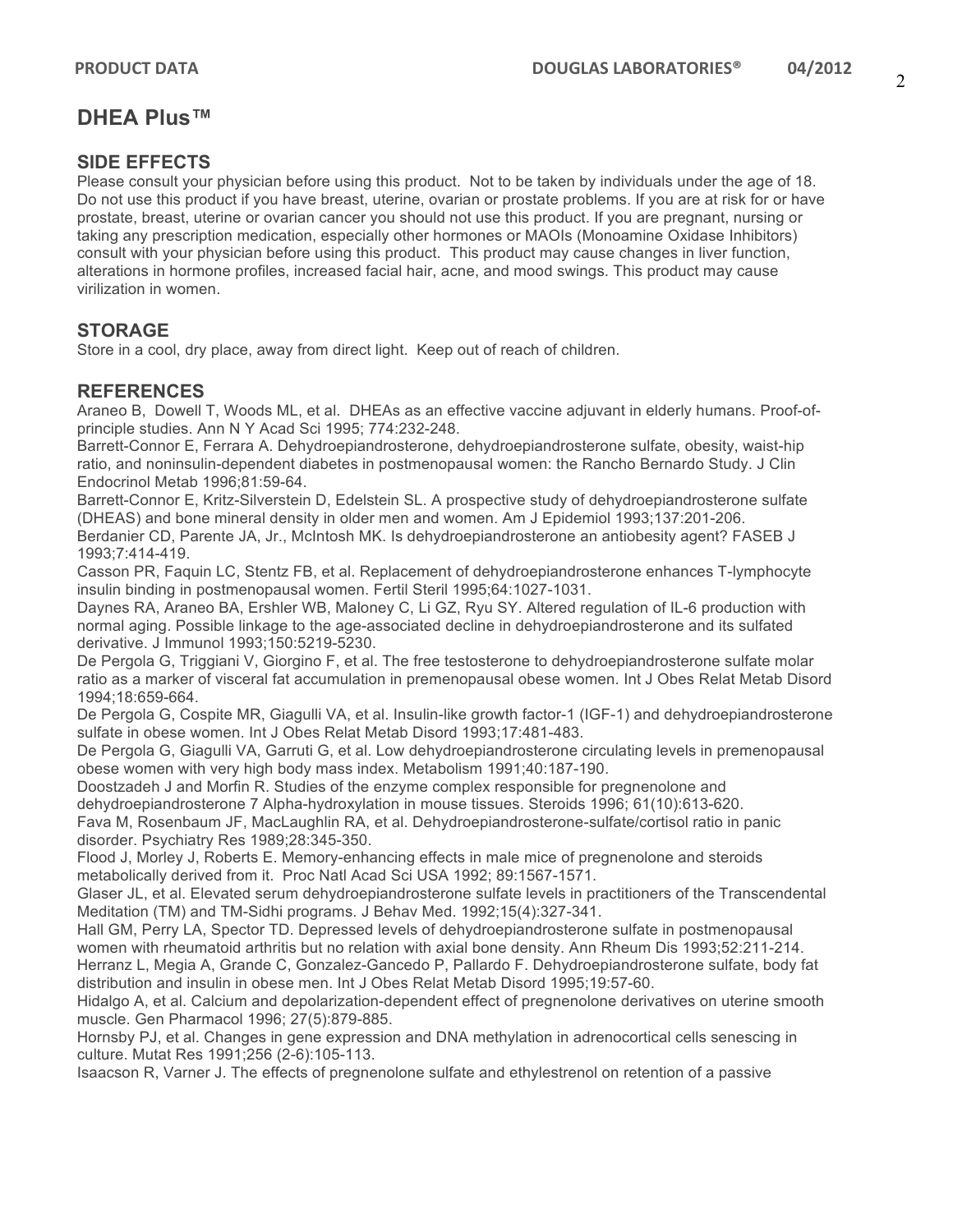# **DHEA Plus™**

avoidance task. Brain Res 1995; 689:79-84.

Ishihara F, Komatsu M, Yamada T, et al. Role of dehydroepiandrosterone and dehydroepiandrosterone sulfate for the maintenance of axillary hair in women. Horm Metab Res 1993;25:34-36.

Jakubowicz DJ, Beer NA, Beer RM, Nestler JE. Disparate effects of weight reduction by diet on serum dehydroepiandrosterone-sulfate levels in obese men and women. J Clin Endocrinol Metab 1995;80:3373-3376. Koenig H, et al. Progesterone synthesis and myelin formation by Schwann cells. Science 1995; 268 (5216):1500-1503.

Koo E, Feher KG, Feher T, Fust G. Effect of dehydroepiandrosterone on hereditary angioedema. Klin Wochenschr 1983;61:715-717.

Leblhuber F, Neubauer C, Peichl M, et al. Age and sex differences of dehydroepiandrosterone sulfate (DHEAS) and cortisol (CRT) plasma levels in normal controls and Alzheimer's disease (AD). Psychopharmacology (Berl) 1993;111:23-26.

Legrain S, Berr C, Frenoy N, Gourlet V, Debuire B, Baulieu EE. Dehydroepiandrosterone sulfate in a long-term care aged population. Gerontology 1995;41:343-351.

Loviselli A, Pisanu P, Cossu E, et al. Low levels of dehydroepiandrosterone sulfate in adult males with insulin dependent diabetes mellitus. Minerva Endocrinol 1994;19:113-119.

Maione S, et al. Pregnenolone sulfate increases the convulsant potency of NMDA in mice. Eur J Pharmacol 1992; 219(3):477-479.

Majewska M, Mienville J, Vicini S. Neurosteroid pregnenolone sulfate antagonizes electrophysiological responses to GABA neurons. Neuroscience Letters 1988;90:279-284.

Mathis C. et al. The neurosteroid pregnenolone sulfate blocks deficits induced by a competitive NMDA antagonist in active avoidance and lever-press learning tasks in mice. Neuropharmacology 1996; 35(8): 1057- 1064.

Mendoza-Hernandez G, Libreros-Minotta CA, and Rendon JL. Detergent solubilization of 3Beta-hydroxysteroid dehydrogenase from dog pancreas. Comp Biochem Physiol B. 1996; 115B(2): 273-279.

Miklos S. Dehydroepiandrosterone sulfate in the diagnosis of osteoporosis. Acta Biomed Ateneo Parmense 1995;66:139-146.

Montanini V, Simoni M, Chiossi G, et al. Age-related changes in plasma dehydroepiandrosterone sulfate, cortisol, testosterone and free testosterone circadian rhythms in adult men. Horm Res 1988;29:1-6.

Morales AJ, Nolan JJ, Nelson JC, Yen SS. Effects of replacement dose of dehydroepiandrosterone in men and women of advancing age. J Clin Endocrinol Metab 1994;78:1360-1367.

Mortola JF, Yen SS. The effects of oral dehydroepiandrosterone on endocrine-metabolic parameters in postmenopausal women. J Clin Endocrinol Metab 1990;71:696-704.

Nestler JE, Clore JN, Blackard WG. Dehydroepiandrosterone: the "missing link" between hyperinsulinemia and atherosclerosis? FASEB J 1992;6:3073-3075.

Nordin BE, Robertson A, Seamark RF, et al. The relation between calcium absorption, serum dehydroepiandrosterone, and vertebral mineral density in postmenopausal women. J Clin Endocrinol Metab 1985;60:651-657.

Orentreich N, Brind JL, Vogelman JH, Andres R, Baldwin H. Long-term longitudinal measurements of plasma dehydroepiandrosterone sulfate in normal men. J Clin Endocrinol Metab 1992;75:1002-1004.

Roberts E. Pregnenolone-from Selye to Alzheimer and a model of the pregnenolone sulfate binding site on the GABA receptor. Biochemical Pharmacology 1995; 49:1-16.

Schumacher M, Robel P, and Baulieu EE. Development and regeneration of the nervous system: A role for neurosteroids. Dev Neurosci. 1996; 18(1-2):6-21.

Smith CP, Dunger DB, Williams AJ, et al. Relationship between insulin, insulin-like growth factor I, and dehydroepiandrosterone sulfate concentrations during childhood, puberty, and adult life. J Clin Endocrinol Metab 1989;68:932-937.

Szathmari M, Szucs J, Feher T, Hollo I. Dehydroepiandrosterone sulfate and bone mineral density. Osteoporos Int 1994;4:84-88.

Taelman P, Kaufman JM, Janssens X, Vermeulen A. Persistence of increased bone resorption and possible role of dehydroepiandrosterone as a bone metabolism determinant in osteoporotic women in late postmenopause. Maturitas 1989;11:65-73.